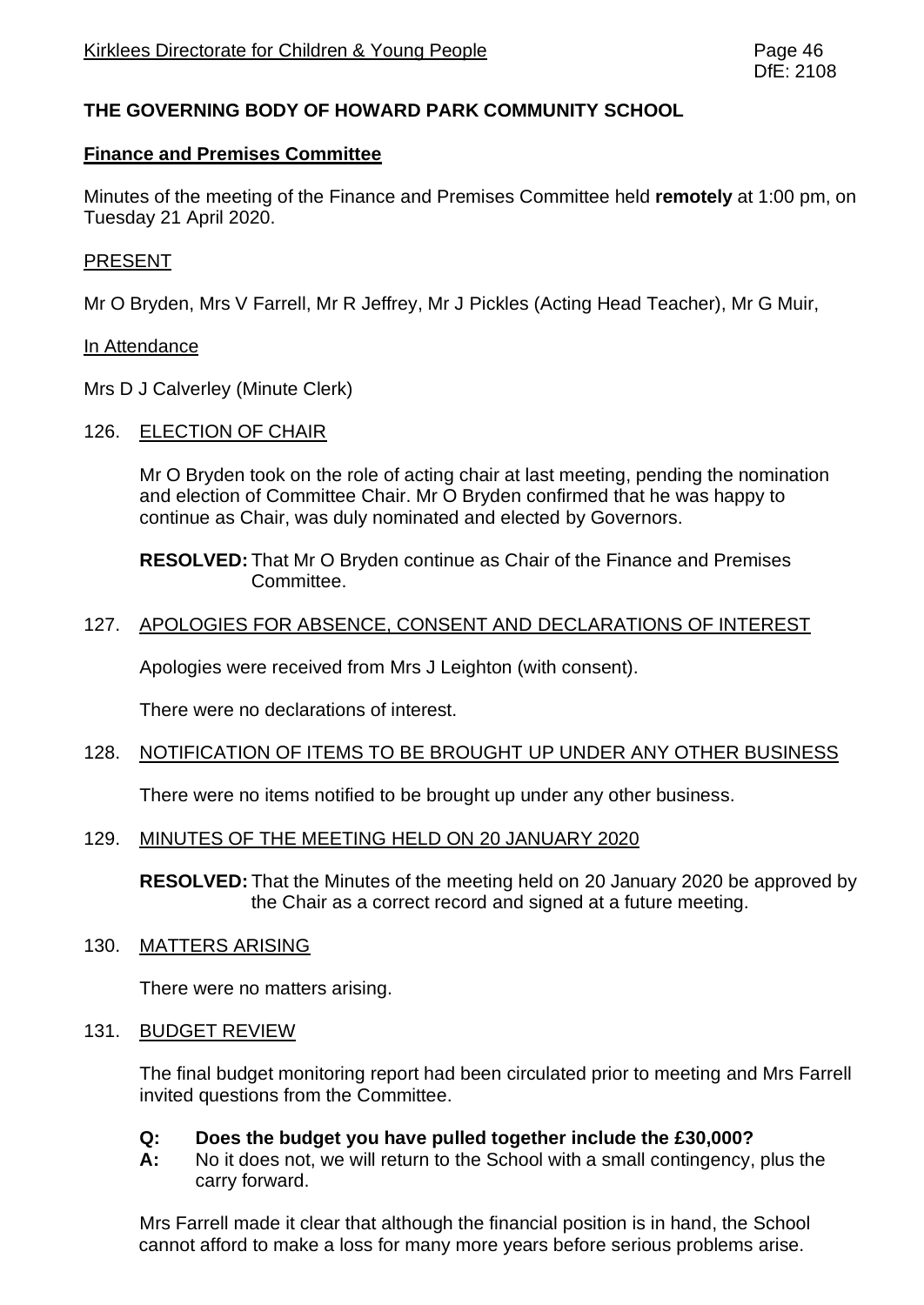The biggest cost to the School is staffing and a full complement of staff would mean 0.6 FTE overstaffed. This overstaffing has been mitigated in recent years by maternity leave absences.

- **Q: At the last meeting we discussed doing all of the carpets at a cost of £3,818, what does the budget include?**
- **A:** Just the staircase which had become a Health & Safety issue.
- **Q: Have you pulled out another £11,000 that is at risk?**
- **A:** We have been asked to keep a record of losses because there is the potential to claim some of that back, but this is not known yet.

The Bradford City provision in School is not included in the budget. They do a significant amount in PPA cover, lunchtime cover and maintaining the level and profile of sport in School. A full staff complement would mean that covering PPA wouldn't be a problem, but the quality of PE provision would be affected. Mrs Farrell recommended to the Committee that the Bradford City provision should continue.

**RESOLVED:** That the Committee recommended the continuation of the Bradford City provision.

# **Q: How can we quantify that financially?**

**A:** The approximate cost is £13,400 gross for the year, which includes all curricular and extra-curricular activities. The provision from Bradford City is very good value compared to other providers. Something to bear in mind is that in the current circumstances, the School would not be using that provision again until September 2020 and would need to be mostly considered in the 2021/22 budget projection.

Although the contingency money would cover the loss, it was recommended that Governors begin to look at where extra income can be generated or costs reduced in future years.

With regard to the surplus 0.6 FTE staffing, the recommendation is to address this through non-recruitment, should existing staff retire or leave the school. It was mentioned that it is teaching staff rather than support staff where this saving needs to be made.

## **Q: If we have SEN children, do we still need to pay the first £6,000**

- **A:** Yes. Of the children we are expecting into School in September, one of them has an EHC around speech and language and we have also been named on another child's EHC draft as the School they want to attend. That would take us to 31 in reception in September. One of the children is not within catchment and has visited their local School and was told that it could not meet their child's needs. Although we will get the money for both of these children we will have to look at employing at least one member of staff. The second child has a key worker at nursery that will transfer over at a cost to the School.
- **Q: Are able to use the large number of SEN children already in the School and/or out of catchment as a valid reason in an appeal?**
- **A:** Yes we can say that we have a large number of children with SEN, but probably not with regard to out of catchment. This has been discussed with the SEN contact in the LA, and she will be invited into the School by the Head teacher once the school reopens fully.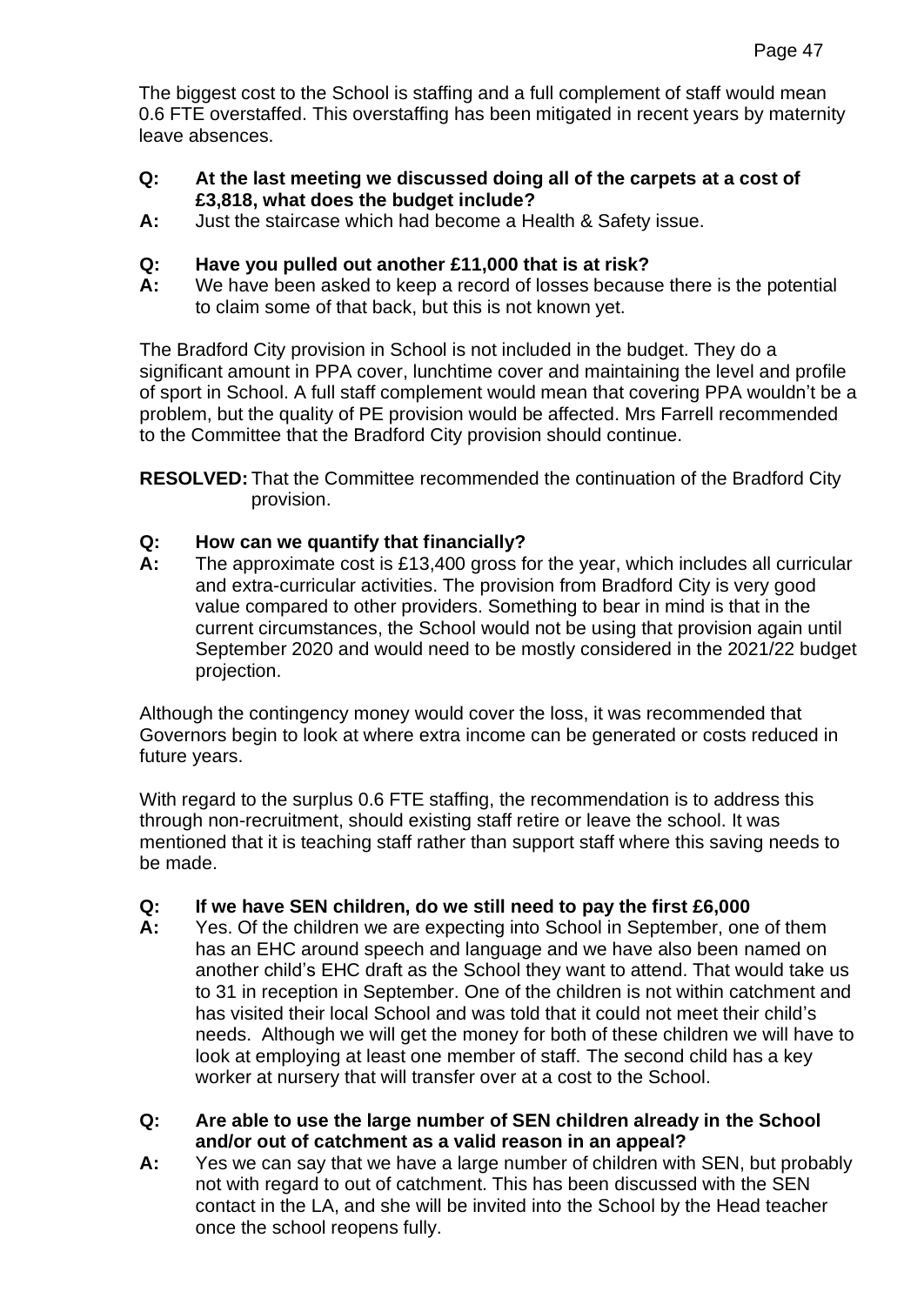The committee reaffirmed the School's commitment to supporting children with SEN but recognise that sometimes the support can be spread very thinly and affect results over the School. It was proposed that a conversation with the LA be brought up, regarding why similar Schools are unable to take particular children in because they cannot meet their needs.

**RESOLVED:** That a discussion be arranged with the LA regarding SEN provision.

- **Q: Are any savings or increased costs becoming apparent during shutdown?**
- **A:** Heating and resource costs are obviously less, but it is minimal. The majority of costs are staffing which remain.
- **Q: When we did reorganisation it was aimed at 75% of the budget on staffing. We appear to be way over that?**
- **A:** It is about 90%. The vast majority of our staff are also on the upper pay scale so we have a costly staff cohort at the moment. It is a benefit in terms of stability in the school but a negative budget pressure.

**RESOLVED:** That Governors approve the full budget for sign off at the next Full Governing Body meeting.

## 132. FINANCE AND PREMISES REPORT

The report was circulated to the Committee members prior to the meeting, which they all read. Mrs Farrell had also sent an email to the Committee members regarding the carry forward. Questions were then invited.

## **Q: Does £1164 include our carry forward, which we have carried forward again?**

**A:** Yes that's correct. It was budgeted to spend £26,000 on improvements throughout the School. It is hard at the moment to quantify the loss, but this is just a heads up of what it could look like when we get back to the School in terms of the revenue we may lose. This will of course be the 2021 budget.

There were no further queries and the Committee observed that where there is overspend, this appears to be compensated by something that is under. The carry forward has helped.

**RESOLVED:** That once Mrs Farrell gets the go ahead for the budget, it be signed off by Mr Muir and then ratified at the Full Governing Body meeting.

The Committee thanked Mrs Farrell for her work on this.

# 133. ANY OTHER BUSINESS

Health and Safety Governor involvement on the Committee – (to be deferred)

## **Q: Who is coming in on site at the moment?**

**A:** Mr Pickles is in the School and Mrs Farrell is coming in also to ensure things are kept on top of, for example a minor leak in the boiler room which was spotted and fixed. Upstairs is mostly shut off due to the small number of children that are in the School and this makes cleaning easier too.